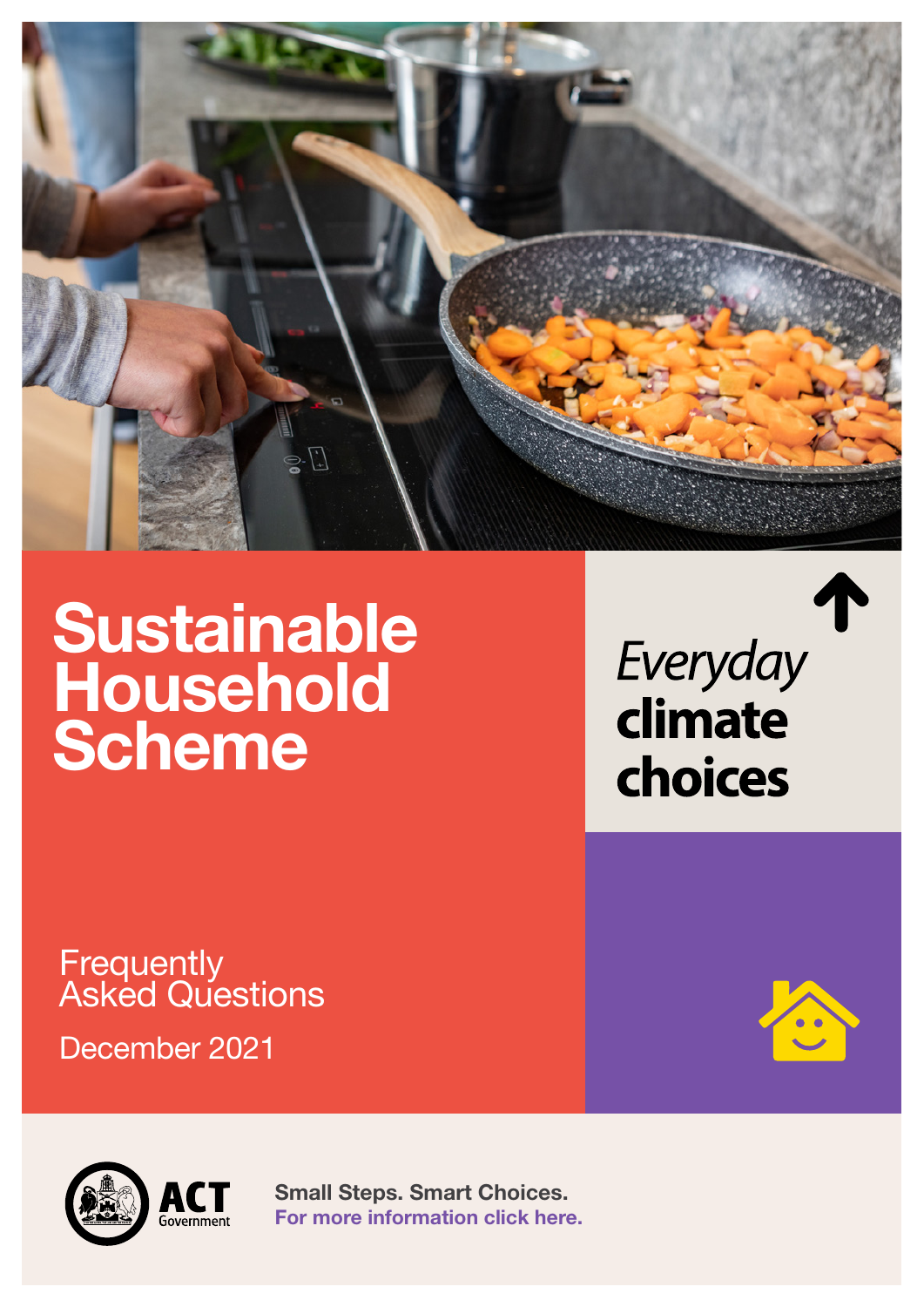

## **Contents**

| <b>How to Apply</b>                               | $\mathbf 2$ |
|---------------------------------------------------|-------------|
| <b>Finance and Loans</b>                          | 3           |
| <b>Eligibility, Guidelines &amp; Participants</b> | 5           |
| <b>Electric Vehicles</b>                          | 8           |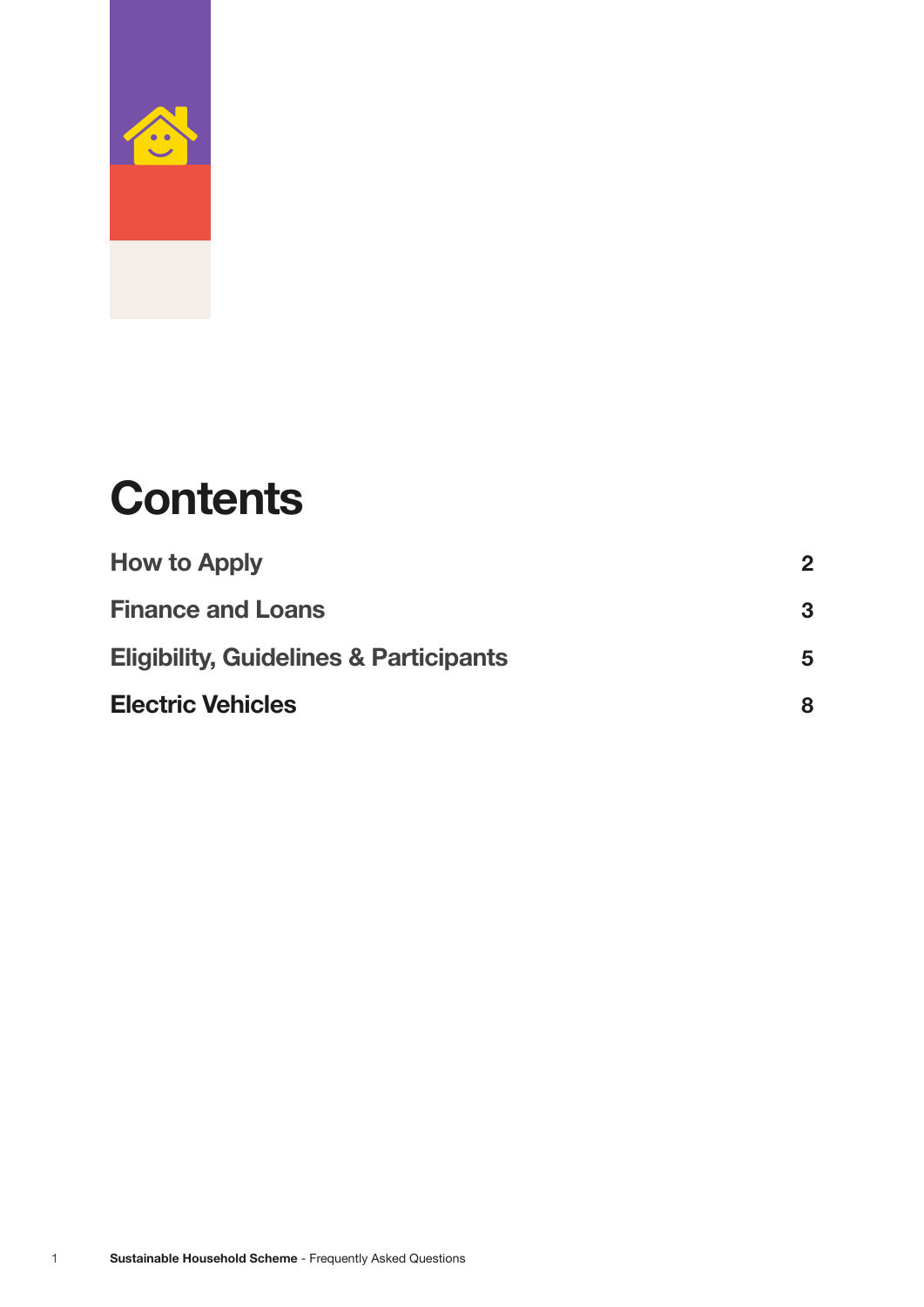## **How to Apply**

## **How do I apply for a loan?**

Visit the [Sustainable Household Scheme web page](https://www.climatechoices.act.gov.au/policy-programs/sustainable-household-scheme) and click 'apply now'. You will be redirected to our loans provider's website where you can browse a list of suppliers and request quotes. When you request a quote, a supplier will contact you to discuss your requirements.

Once you have received quotes and chosen your preferred supplier, the supplier will initiate the loans process on your behalf. Our loans provider Brighte will then contact you and guide you through the steps for submitting a Sustainable Household Scheme loan application. Brighte will then contact you via email to inform you of the outcome.

#### **How do I apply for an SHS loan?**



**8. Enjoy making the most of your new product(s),** and making everyday climate choices.

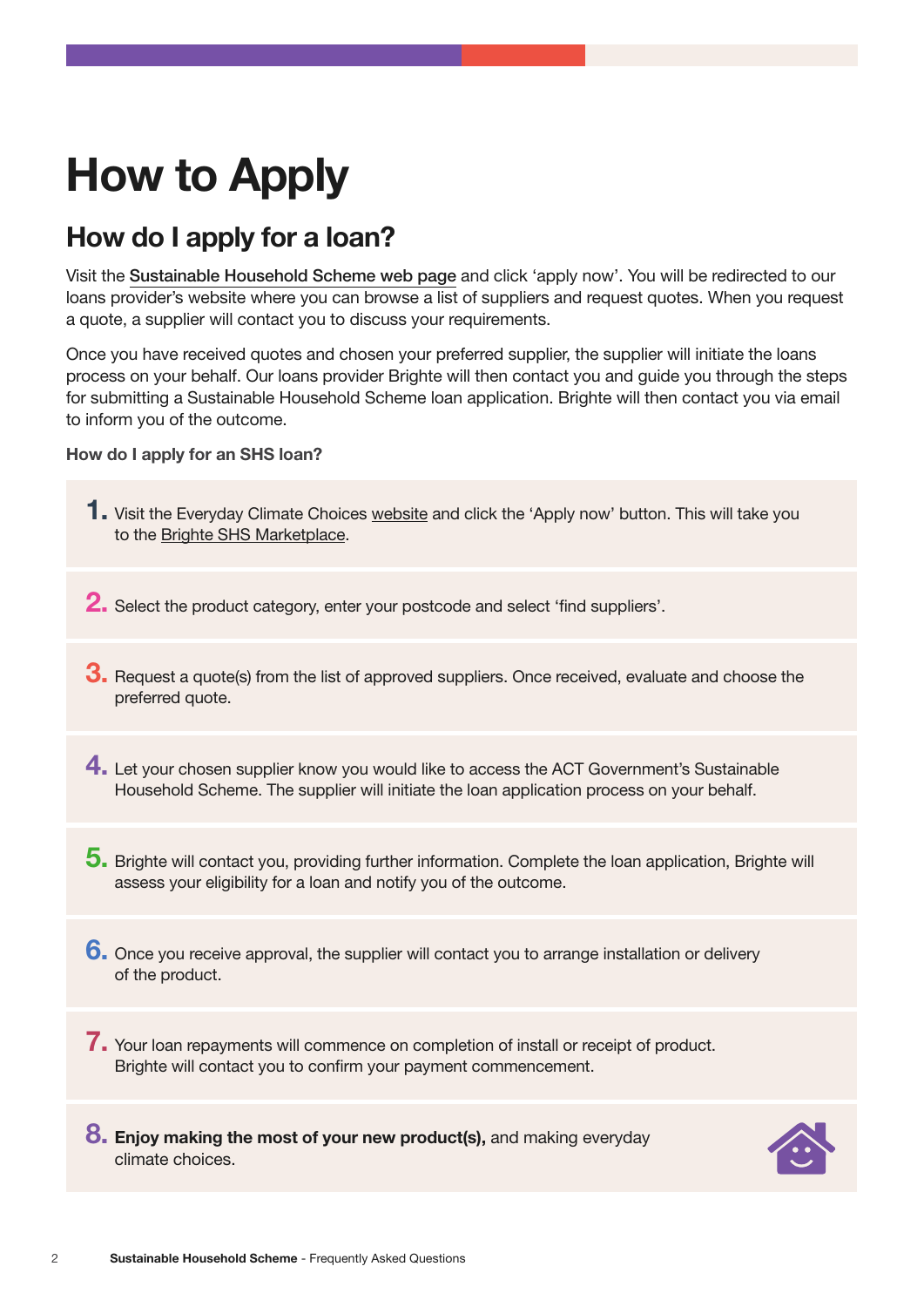## **Finance and Loans**

#### **How will the loans provider let me know if I am approved for a loan under the Scheme?**

Our loans provider Brighte will contact you via email to inform you about the outcome of your loan application. If you are successful, the email will ask you to accept the offer. If you are unsure about the email or information you have received, please contact the loans provider Brighte.

## **Can I apply for multiple loans?**

No.

Only one loan is available per household. Households may borrow a cumulative maximum of \$15,000 over the life of the Scheme. Households can spend this on one or multiple items from the list of eligible products.

## **Can I borrow more than the loan cap?**

Yes, you can choose to apply for additional funding, however, any additional funds will be treated as a separate loan application (including a credit check) and is a private arrangement between you and the loan provider. This will be subject to the provider's eligibility and credit assessment criteria. Interest, charges, and fees will apply on funds borrowed above the ACT SHS \$15,000.

## **What is the maximum loan term?**

10 years.

## **When do my repayments start?**

Your repayments will commence once the product/system has been installed or in the case of EVs, it will be by agreement with Brighte.

## **Is there flexibility in repayment options?**

Yes, you can elect to pay more than the minimum monthly amount.

### **Is there an early payment option?**

Yes, you can repay the remaining loan amount earlier without incurring any penalties.

## **What if I can't repay the loan?**

You have an obligation to repay the loan. However, if you are facing financial hardship the loan provider has supports in place to assist you. Contact the loan provider as soon as you are starting to experience hardship.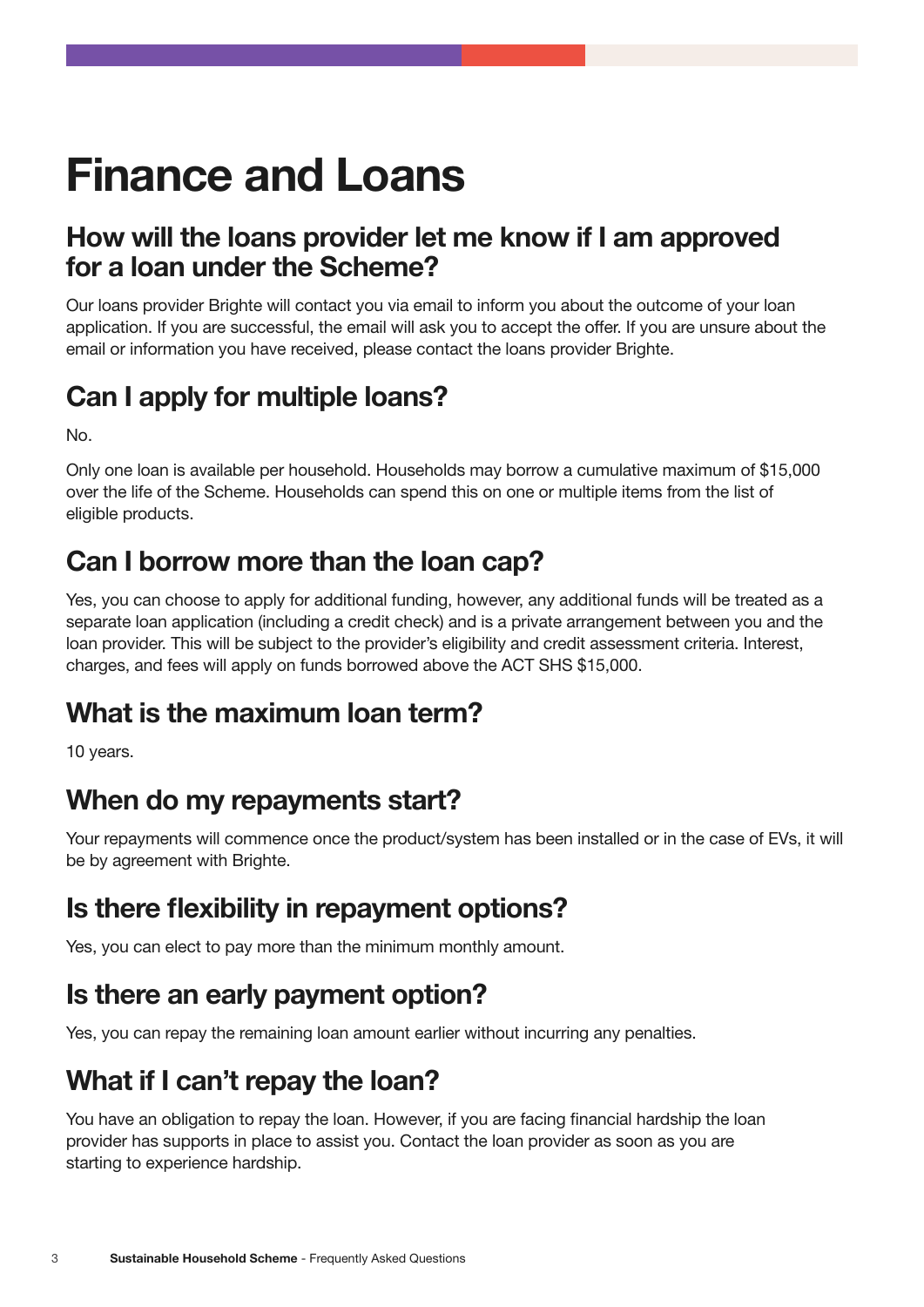## **What fees are associated with the loan?**

There are no establishment or account keeping fees associated with the loan. There may be modest fees applied to loans in arrears. Ensure that you have read and understand the [terms and conditions](https://www.climatechoices.act.gov.au/__data/assets/pdf_file/0011/1861571/Sustainable-Household-Scheme-Terms-and-Conditions.pdf) before you take the loan.

## **Are there upfront costs I need to pay?**

No. Ensure you have read and understand the [terms and conditions](https://www.climatechoices.act.gov.au/__data/assets/pdf_file/0011/1861571/Sustainable-Household-Scheme-Terms-and-Conditions.pdf) before you take the loan.

## **I've put a deposit on a product, can I still apply for a loan?**

A deposit for products listed under category A and B cannot be included as part of a loan, and quotes must be dated after the Scheme commenced.

A loan can be used for a deposit to purchase an Electric Vehicle.

## **Will the lending be done responsibly?**

The loans provider is required to comply with responsible lending practices as set out in the [National](https://www.legislation.gov.au/Details/C2019C00053)  [Consumer Protection Credit Act 2009.](https://www.legislation.gov.au/Details/C2019C00053)

## **Is there a credit check?**

Yes, loan applicants must satisfy standard credit criteria for the loan, such as a good credit history and the ability to make repayments without significant hardship.

### **Can I apply for a loan under the Scheme and a subsidy under another program?**

Yes. If you meet all the relevant eligibility criteria under each initiative, you can apply for both. An example of this is applying for a loan under the Sustainable Household Scheme and applying for a subsidy for a battery storage system under the [Next Gen Battery Storage Program](https://www.climatechoices.act.gov.au/policy-programs/next-gen-energy-storage) Terms and Conditions apply.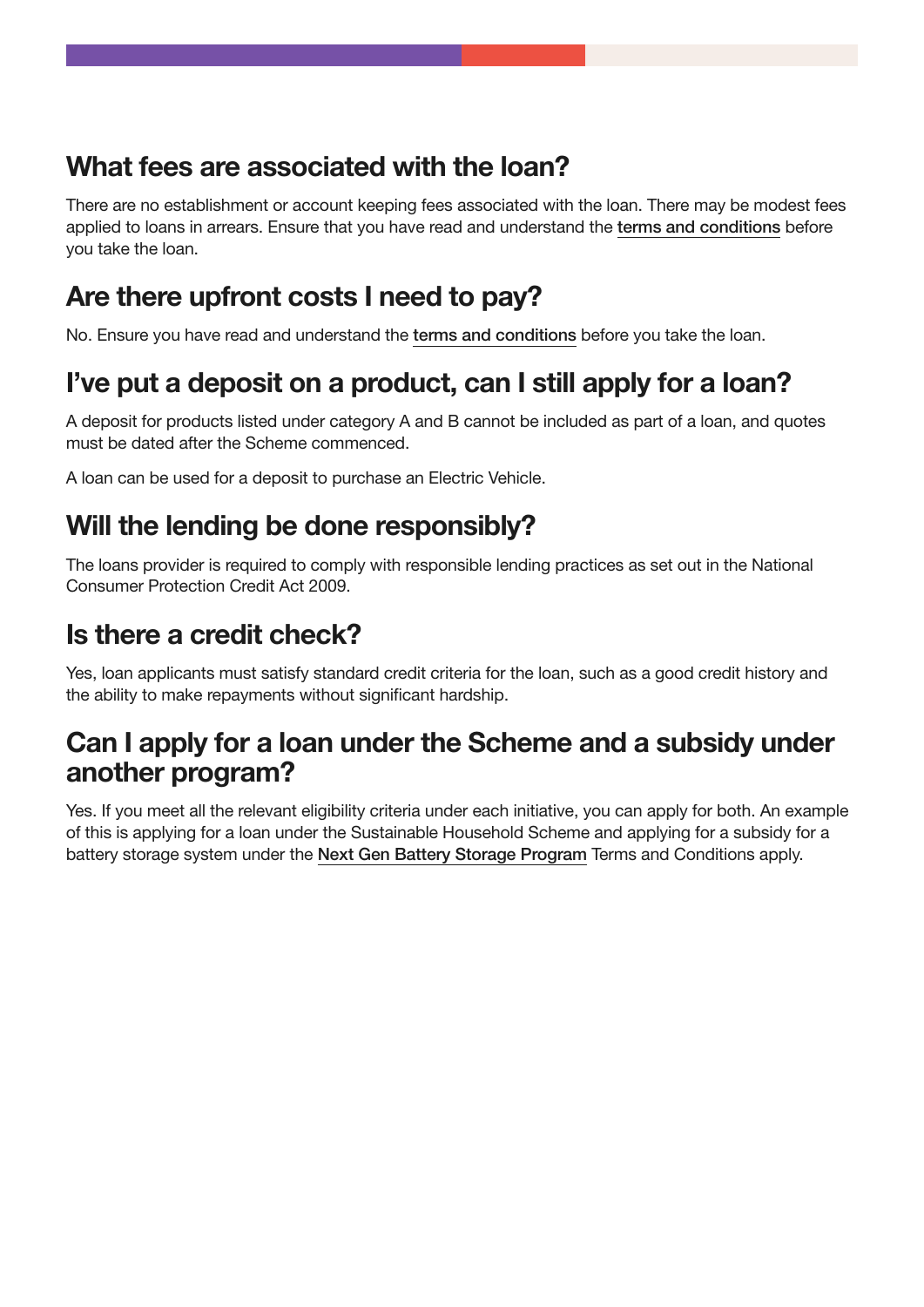## **Eligibility, Guidelines & Participants**

## **What is a household considered under the Scheme?**

A standalone residence or a unit titled property that is owned by a person. Anyone who lives in the property is considered part of the household.

### **I am the first in my household to apply for a loan. Can my partner/child/housemate each get their own \$15,000 loan?**

Loans are currently limited to one per household across categories A, B and C. This limit may change in future as the Sustainable Household Scheme continues to be monitored and evaluated. Please continue to check the [Sustainable Household Scheme web page](https://www.climatechoices.act.gov.au/policy-programs/sustainable-household-scheme) for updates or changes to the eligibility criteria.

### **Can landlords or Trusts apply for a loan to upgrade their rental properties?**

Landlords wishing to make upgrades to their rental property can access a loan under the Scheme, noting that each household may borrow a maximum of \$15,000 over the life of the Scheme. A household may choose to make upgrades on their residence, an owned rental property or a combination of both, up to the \$15,000 limit.

Trusts are not eligible to apply for a loan under the Scheme.

#### **If I get a loan for home upgrades, can myself or my partner get another loan to purchase an EV?**

Loans are limited to a maximum of \$15,000 per household and can be split across all three product categories. For example, you access a \$5,000 loan for eligible home upgrades, you or anyone else in your household can also access a \$10,000 loan to purchase an EV.

#### **I am interested in the Sustainable Household Scheme loan, but I am not sure which products I should install. Where can I get help?**

As part of the Scheme's eligibility criteria participants are required to attend a [free one hour live online](https://www.climatechoices.act.gov.au/events-news)  [workshop.](https://www.climatechoices.act.gov.au/events-news) These workshops can help you with your energy efficiency choices and understand which products you can install that suit your needs.

Buyers guides are available on our [Sustainable Household Scheme web page](https://www.climatechoices.act.gov.au/policy-programs/sustainable-household-scheme) and include product information to help you make informed decisions about which of the products is right for you.

Need some free advice? Contact our team for general and free energy advice on 1300 141 777 or email [actsmartadvice@act.gov.au](mailto:actsmartadvice@act.gov.au)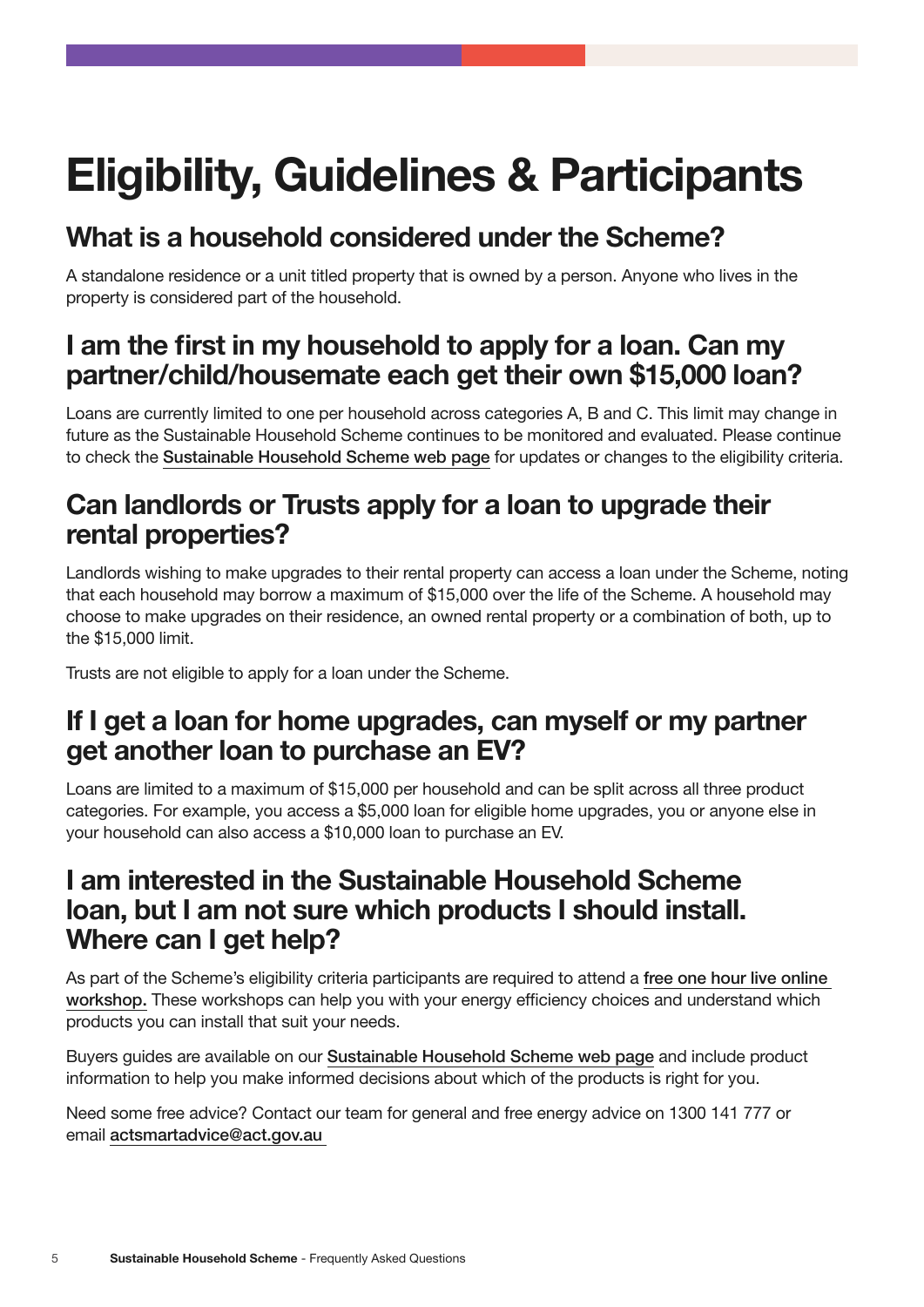#### **Can I use an installer that is not listed as an accredited supplier?**

No, to be eligible for the Sustainable Household Scheme loan you need to use an installer that is an accredited supplier with Brighte. The list of accredited suppliers is available on the loan provider's (Brighte) website.

### **Where can I find a list of accredited suppliers for the scheme?**

To find a list of accredited vendors:

- visit our Sustainable household Scheme [web page](https://www.climatechoices.act.gov.au/policy-programs/sustainable-household-scheme)
- $\bullet$  click on 'apply now' to be directed to our loan providers marketplace website
- select your product category and enter your postcode
- click 'find suppliers' to view a list of accredited suppliers.

#### **What counts as an upgrade for the purpose of installing heating and cooling under the Scheme?**

An upgrade is considered installing products to replace gas systems, replacing products with poor energy efficiency or installing energy efficient heating and cooling systems for the first time in the house. Some examples include:

- replacing a gas ducted heating system for an electric reverse cycle system
- upgrading from electric inefficient element heating to an electric split system
- upgrading where no electric heating or cooling solutions currently exist.

#### **I am interested in getting a battery storage system. How do I find which installers are able to provide the NextGen battery rebate along with the Sustainable Household Scheme loan?**

You can view the list of the approved NextGen battery suppliers and installers by visiting the [NextGen](https://www.climatechoices.act.gov.au/policy-programs/next-gen-energy-storage)  [Energy Storage Program web page.](https://www.climatechoices.act.gov.au/policy-programs/next-gen-energy-storage) You will need to note the names of the installers and then review the list of approved Sustainable Household Scheme suppliers. To do this, please visit our [web page](https://www.climatechoices.act.gov.au/policy-programs/sustainable-household-scheme) and click the 'apply now' button where you will be taken to the Brighte Marketplace website.

Here you will need to select the category 'Battery Storage' to find a list of suppliers. Then you can note which suppliers are listed against the list of NextGen suppliers.

### **Can apartment owners install solar under the Scheme?**

If your apartment is part of a building complex where you share the same roof as other apartment occupiers, you are eligible to install solar under the Scheme. However, please note that you might need to seek approvals with your body corporate.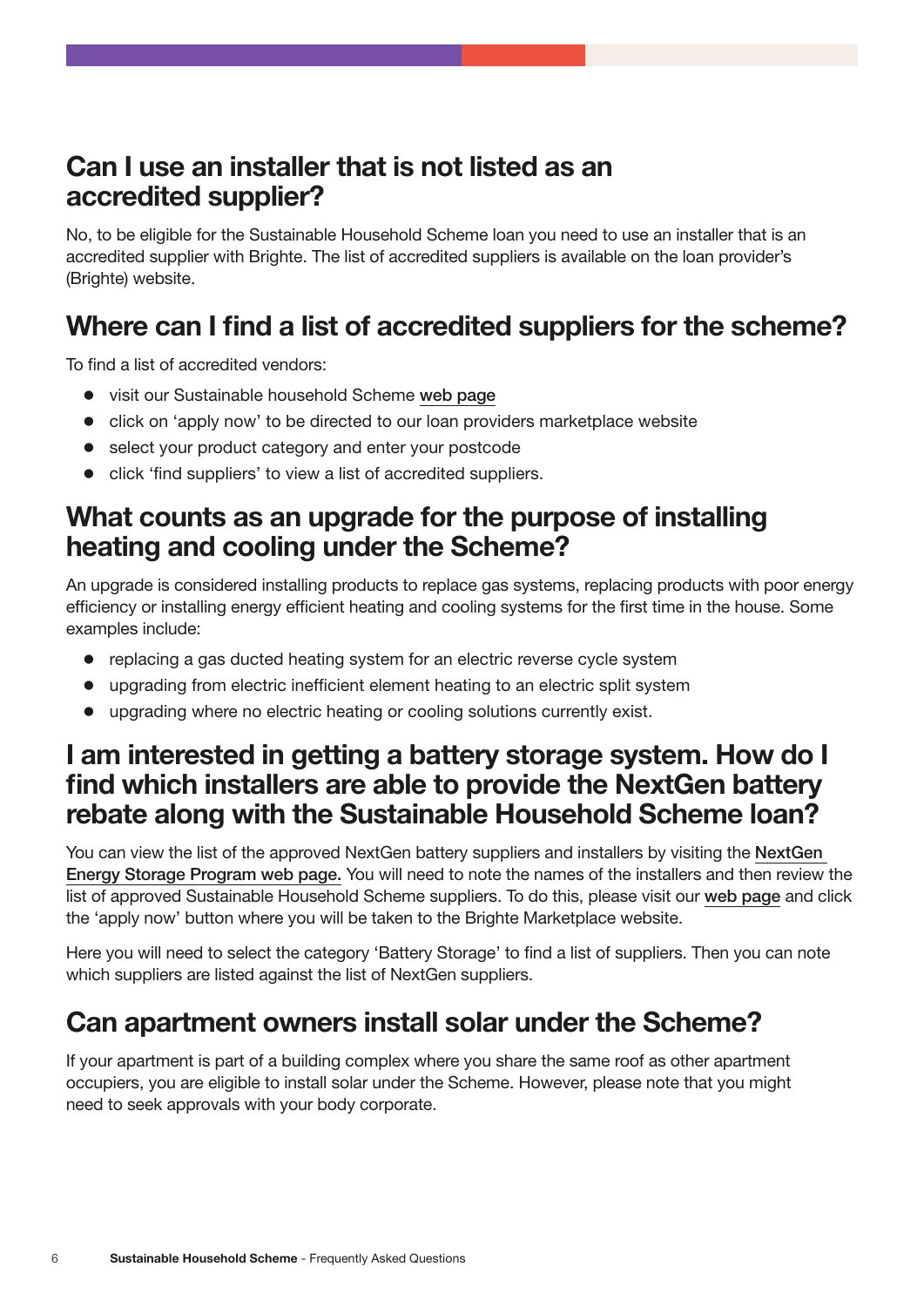## **What if I sell my house?**

If you sell your house, you need to contact our loans provider Brighte to let them know and to update your contact details. If after selling your home you have an outstanding loan under the Scheme, you are still responsible for paying off any outstanding money owed.

## **Will insulation be included under the Scheme?**

Insulation is not included as a product under the Sustainable Household Scheme. Additional products will be considered for inclusion over the life of the Scheme. Please check the [Sustainable Household](https://www.climatechoices.act.gov.au/policy-programs/sustainable-household-scheme)  [Scheme web page](https://www.climatechoices.act.gov.au/policy-programs/sustainable-household-scheme) for updates or changes to product inclusions.

#### **What is my unimproved land value and where can I find the information?**

The unimproved value is what the block of land is worth, and it does not include any improvements on the land, such as buildings, landscape gardening, paths and fences.

Your Unimproved Land Value (UV) can be found on your ACT Government Rates Assessment Notice. If you do not have a copy of the rates notice you can search your property on the Access [Canberra website](https://www.accesscanberra.act.gov.au/s/public-registers/unimproved-values?registerid=m0I4a00000000CgEAI).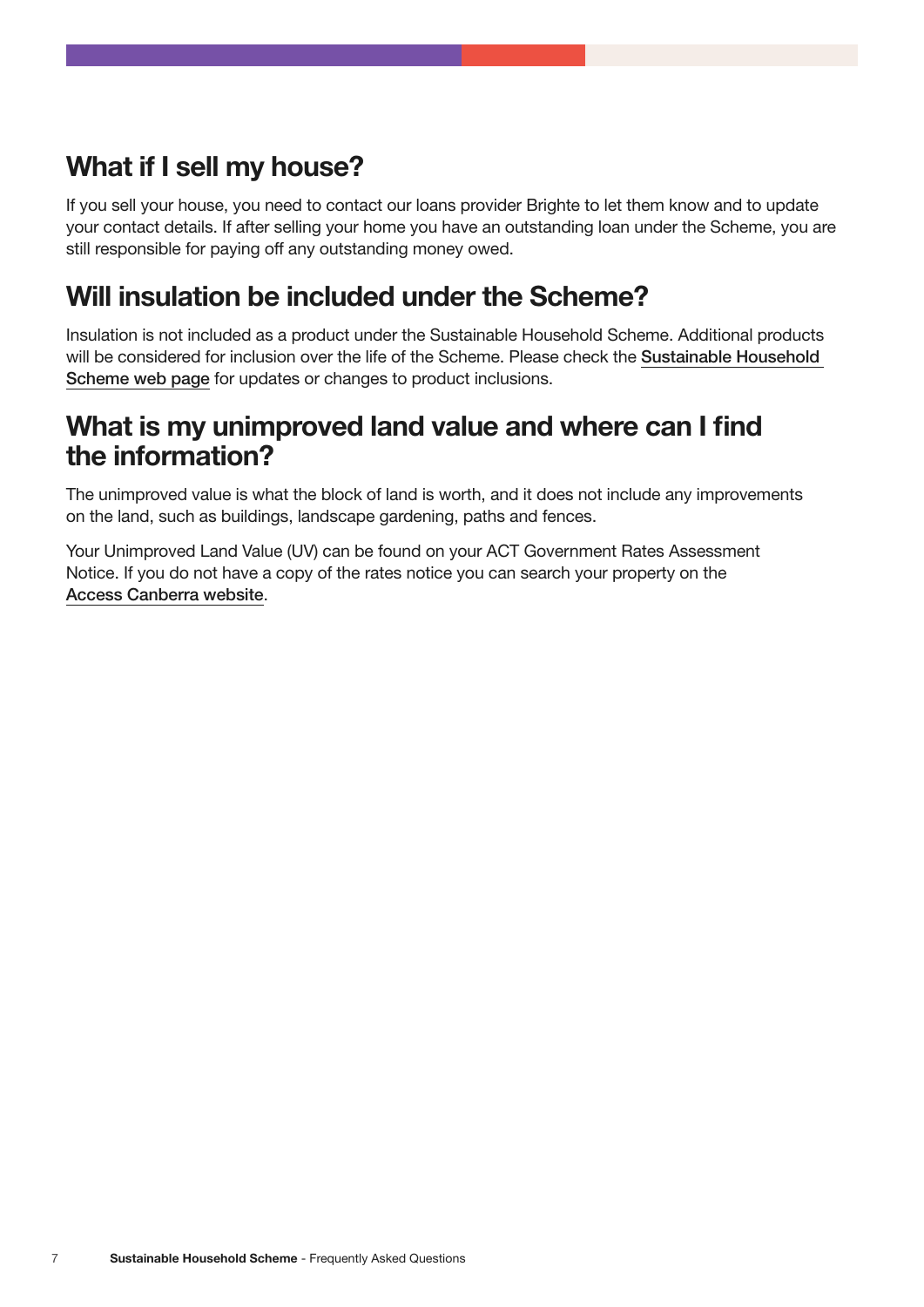## **Electric Vehicles**

## **Are EVs cheaper to run than petrol vehicles?**

Yes – based on an electricity cost of 26c/kWh (ActewAGL standard rate) an electric vehicle only costs \$4 per 100km, while a car using petrol at \$1.50/L and achieving 10L/100km would cost \$15 per 100km. Over a standard year of driving covering 15,000km this is a saving of \$1,746 from driving an EV, or almost an 80% reduction in "fuel" costs. Add in the reduced servicing costs of EVs and these annual savings can be even greater.

## **Can EVs tow trailers and campervans?**

Towing is dependent on torque output, something electric motors produce a lot of. A standard EV has comparable torque outputs to large turbo-diesel SUVs and Utes. Many current and upcoming EVs have comparable towing capacities to similar internal combustion engine (ICE) cars, but you will need to check the manufacturer specifications or ask your dealership about the towing capacity of a specific EV.

## **Do I need to have solar to benefit from an EV?**

Even without solar you can still reduce your running costs with an EV by up to 80% compared to an ICE car, but you can make further savings or even potentially charge your car for free from energy produced by solar panels.

## **What is the average lifespan of a battery in an EV?**

Electric vehicles use highly sophisticated lithium-ion batteries that last for the entire lifetime of the car – so about 300,00km+ or 15+ years. Some newer batteries have been designed to last close to 1 million km and 25+ years.

#### **I am concerned about the potential waste impact of batteries; can they be recycled?**

Australia has facilities capable of recycling 90% of the material from an EV battery. Most manufacturers have commitments to recycling their batteries at the end of their useful life to prevent any batteries going into landfill. EV batteries can also be re-purposed for residential or commercial energy storage in some circumstances.

## **What are the maintenance requirements on an EV?**

Unlike an ICE vehicle, EVs do not have oils, air filters, belts, spark plugs, etc. that need replacing. EVs therefore have minimal servicing requirements, usually just requiring annual safety checks and occasional servicing of the brakes. Some EV manufacturers do not require any scheduled servicing of their vehicles at all.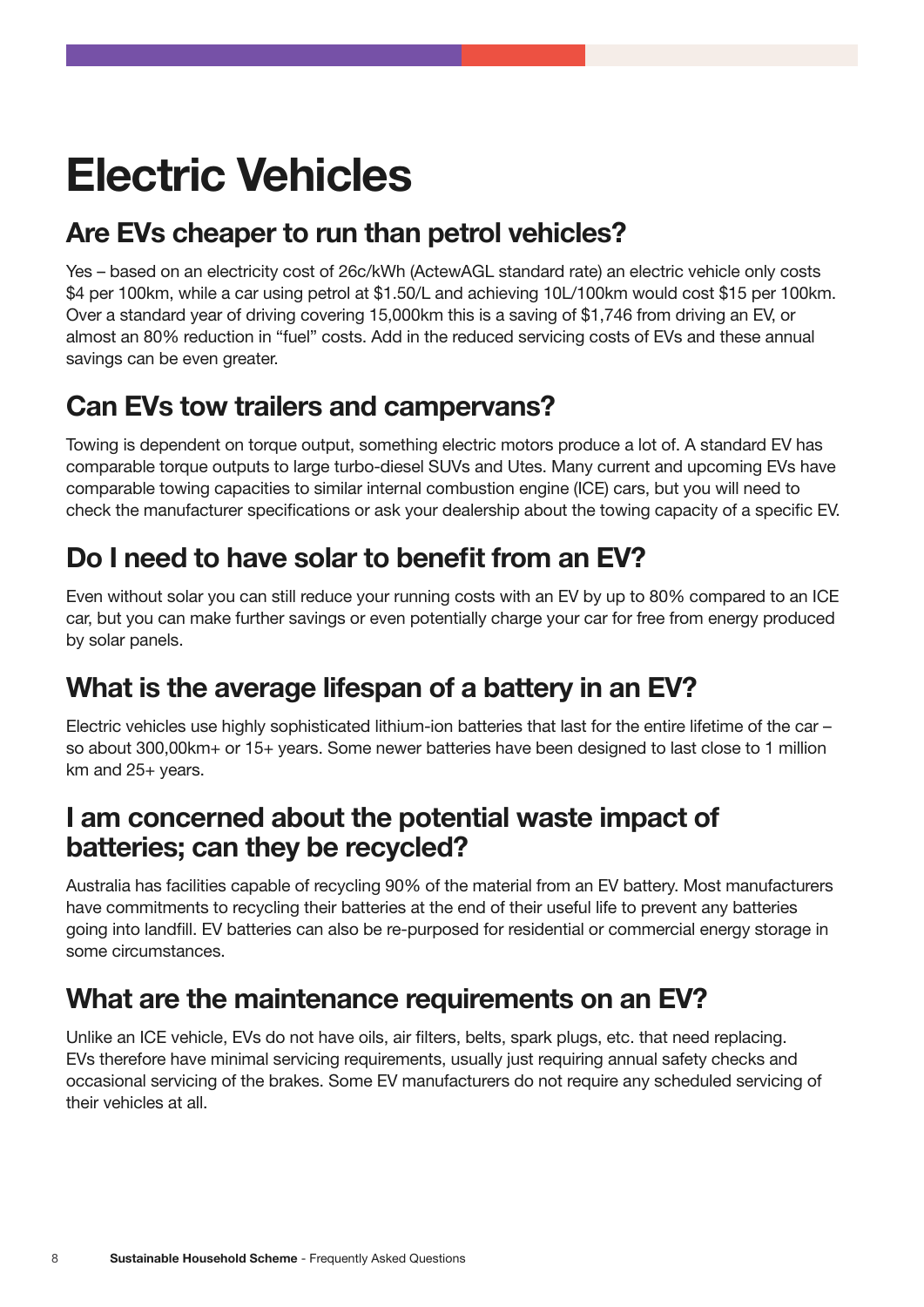## **Are EVs reliable?**

Unlike an ICE vehicle that has a complex engine and gearbox with hundreds of moving parts, an EV just uses a battery pack and electric motor for driving. This means there is very little that can break on an EV, ensuring excellent long-term reliability.

## **Can EVs be overcharged and have their batteries damaged?**

Unlike most mobile phones, laptops and other battery powered consumer electronics, EVs use intelligent battery management systems (BMS) that carefully control the battery's operation to ensure no overcharging or damage can occur.

#### **Are EVs powerful enough for driving on hilly country roads and for conducting overtaking?**

The high levels of instant torque available from electric motors means they are more powerful than an equivalent ICE vehicle, with most EVs offering superior acceleration performance for safer overtaking and country driving.

#### **Can I recharge my EV at home, or do I need to install expensive charging equipment?**

You could charge your car like you would charge your phone. Dedicated charging infrastructure is not required to charge an EV, as a standard 10A household power point socket like the ones found throughout your home and garage can be used. This also means you can charge your EV anywhere there is a wall socket and provides much more flexibility and convenience than needing to find a petrol station.

#### **Will an EV be able to provide me with enough range for my daily driving?**

A 10A wall socket will provide about 200km of driving range from an overnight charge, so if you drive further than this in a day you will need to install a dedicated EV charger at your home. These can fully charge most EVs overnight and cost about \$1,500 - \$3,000.

#### **What are my options if I live in an apartment or can't charge at home?**

There are a growing number of public destination chargers located at places like shopping centres, restaurants, cafes, or recreational places you can visit. You can also use the network of fast DC chargers to quickly top-up your EV when it is running low on charge. A map of all public chargers can be found on the [PlugShare website](https://www.plugshare.com/).